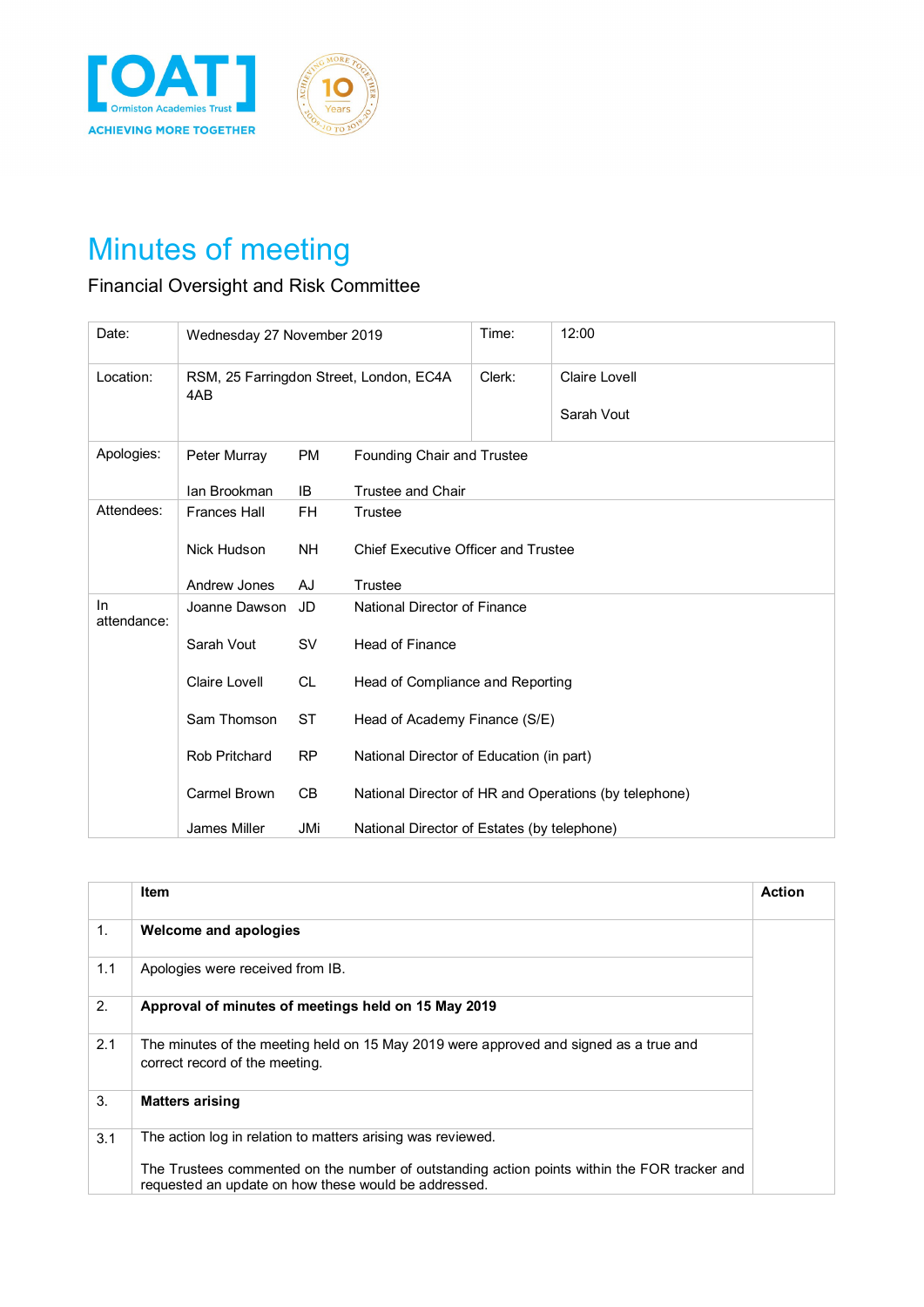



|     | The Trustees queried the action report on the agency absenteeism. The Executive attendees                                                                                                                                                                                                                                                                                                  |
|-----|--------------------------------------------------------------------------------------------------------------------------------------------------------------------------------------------------------------------------------------------------------------------------------------------------------------------------------------------------------------------------------------------|
|     | confirmed this will be looked at by the next meeting.                                                                                                                                                                                                                                                                                                                                      |
|     | All matters arising had been actioned, were ongoing or formed part of the meeting agenda.                                                                                                                                                                                                                                                                                                  |
| 4.  | <b>Financial position of Trust</b>                                                                                                                                                                                                                                                                                                                                                         |
| 4.1 | CL and ST presented an overview of the August year end position and provided Trustees with<br>comments by exception.                                                                                                                                                                                                                                                                       |
|     | The Trustees commented that there was a larger variance compared with budget in the final year<br>end position, compared with the forecast that was provided in the last set of numbers which were<br>presented to Financial Oversight and Risk commitee (FOR).                                                                                                                            |
|     | It was concluded that the last report that was submitted to FOR was the March 2019 management<br>accounts at the May 2019 meeting. (Following the meeting it was confirmed that the May 2019<br>management accounts were presented to the Board in July 2019).                                                                                                                             |
|     | It was discussed that although the variance is bigger compared with the March forecast numbers<br>the reasons for this were as a result of a number of specific academy variances. There were also<br>other academies who improved their result from their original forecast in May.                                                                                                       |
|     | It was agreed that the frequency and timing of meetings would be considered going forwards.                                                                                                                                                                                                                                                                                                |
|     | CL stated that the finance reports are prepared on a monthly basis and should be going to the Chair<br>of the Board for review. The Trustees requested a paper detailing the main reasons behind the<br>movement in the last reported performance review and the final year end position.                                                                                                  |
|     | CL ran through the new format of the spreadsheet and the early identification of risks and<br>opportunities within the academies.                                                                                                                                                                                                                                                          |
|     | Trustees were advised which academies will come in on budget, however the report highlighted<br>to the Trustees areas where there were some issues that still required some resolution.                                                                                                                                                                                                    |
|     | SV outlined the cashflow position and it was confirmed to the Trustees that the cash position is<br>healthy.                                                                                                                                                                                                                                                                               |
| 5.  | <b>Curriculum Led Financial Planning (CLFP)</b>                                                                                                                                                                                                                                                                                                                                            |
| 5.1 | RP discussed the main headlines surrounding CLFP. In order to increase reserves and invest in<br>self improvement the Trust needs to be able to self- fund. This can be derived in part from CLFP.                                                                                                                                                                                         |
|     | Trustees confirmed their full support for this process.                                                                                                                                                                                                                                                                                                                                    |
| 6.  | Safeguarding                                                                                                                                                                                                                                                                                                                                                                               |
| 6.1 | RP advised that the Safeguarding Lead has left OAT and that interim arrangements are in place.                                                                                                                                                                                                                                                                                             |
|     | The interim arrangements are split into the following areas with the following support:<br>Safeguarding audits to be completed by the regional designated safeguarding leads<br>1.<br>2. Advice – the first point of call will be the Regional Directors, who will escalate to RP if<br>and when required<br>3. Policies - the Head of Governance will sort out the safeguarding policies. |
|     | Trustees agreed that they were satisfied with the interim arrangements but wanted to know how<br>long they would be in place.                                                                                                                                                                                                                                                              |
|     | It was agreed that the Executive need to have the time to consider the best solution overall for the<br>Trust.                                                                                                                                                                                                                                                                             |